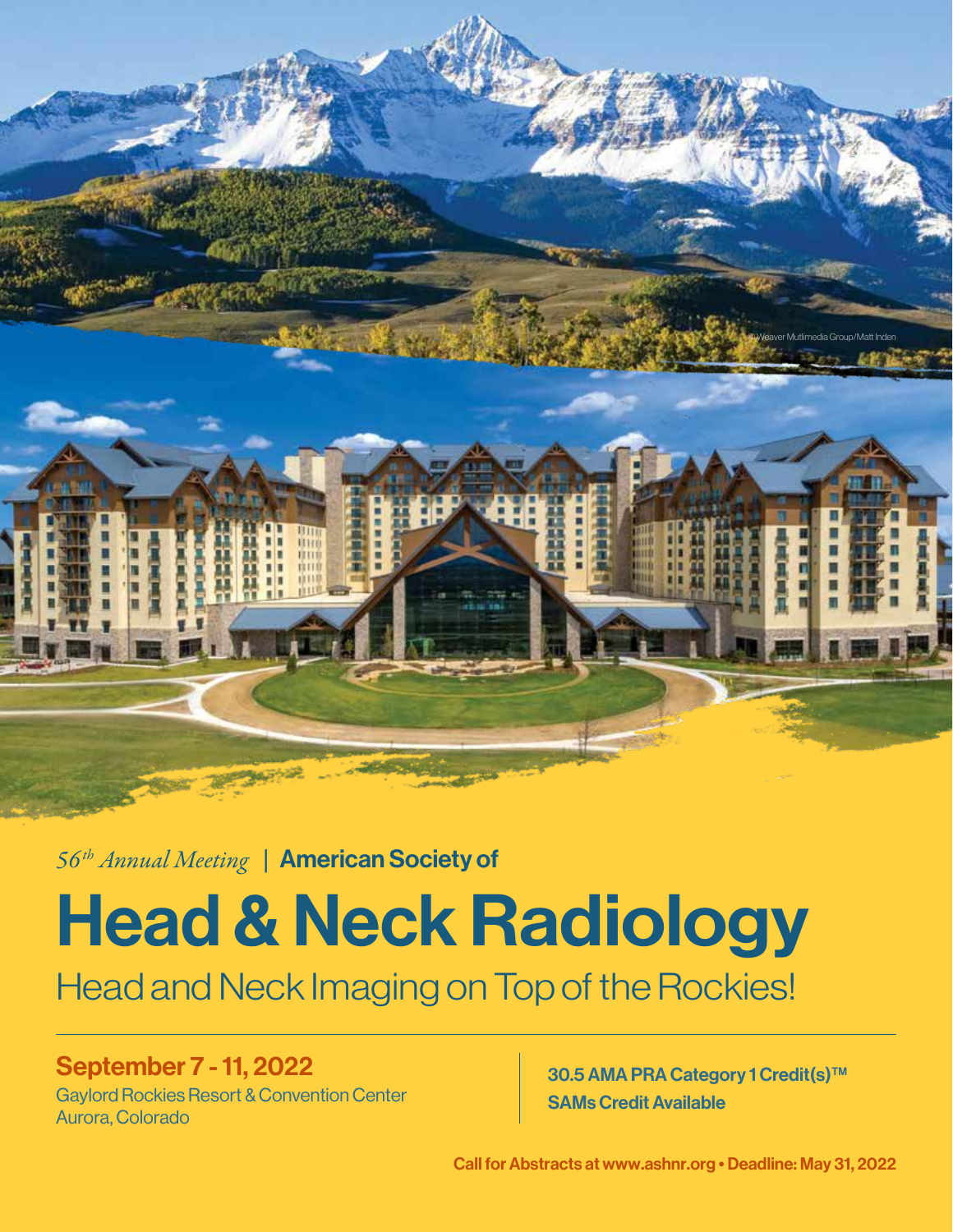# President-Elect and Program Chair

It gives me great pleasure to welcome one and all to the annual meeting of the American Society of Head and Neck Radiology (ASHNR) to be held from September 7-11, 2022, at the Gaylord Rockies Resort & Convention Center in Aurora, Colorado. The ASHNR annual meeting is the premier national conference specifically focused on head and neck imaging. This meeting provides a comprehensive educational experience in head and neck imaging and includes nearly 100 speakers and moderators from various institutions across academic and private practice settings. The past two virtual meetings in 2021 and 2020 attracted between 1000-1300 registrants and the two in person meetings prior to that in 2019 and 2018 drew around 500-600 registrants.

The sessions at the meeting are designed to attract specialists in Neuroradiology, both adult and pediatric, Head and Neck Radiology, Emergency Radiology and Pediatric Radiology. Apart from providing Continuing Medical Education credits, multiple sessions will also provide SAM credits that are important in meeting ABR Maintenance of Certification

requirements. The annual meeting is regarded highly by one and all as the venue for both obtaining and refreshing one's knowledge in head and neck imaging.

Standing at the edge of the Front Range, Gaylord Rockies Resort & Convention Center showcases the state's alpine charm and offers guests a welcome reprieve from the typical mountain resort stay. There are numerous familyfriendly activities ranging from the thrilling Arapahoe Springs Water Park to an exciting lineup of different activities and entertainment. Guests can explore the beautiful Grand Lodge and its stunning mountain views, five delicious restaurants, bars, the world-class Relâche Spa, and a state-of-the-art fitness center. The resort also features over 500,000 sq ft of flexible meeting space, 1,387 modern guest rooms, and 114 spectacular suites. Our corporate sponsor partners will have specifically designed areas to showcase their products, interact with attendees and engage in fruitful discussions.

We hope you are as excited as we are in preparing for the ASHNR 2022 annual meeting and invite you to join this outstanding medical societal event that will provide high quality education in a relaxed environment and multiple opportunities for social events and networking.

#### Ashok Srinivasan, M.D., FACR

President-Elect and Program Chair American Society of Head & Neck Radiology

## Target Audience

- General radiologists seeking to improve their knowledge and skills in head and neck imaging.
- Radiologists with neuroradiology training or an interest in head and neck imaging who wish to further increase their knowledge of head and neck anatomy, imaging, and pathology.
- Non-radiologist medical practitioners, including otorhinolaryngologists,

head and neck surgeons, medical and radiation oncologists, ophthalmologists, skull base surgeons, and general surgeons who are interested in head and neck cancer therapy and diagnosis.

- Dental and oral-maxillofacial practitioners with an interest in anatomy, imaging, and pathology of the jaws and adjacent tissues.
- Allied health professionals with an interest in head and neck cancer and head and neck imaging.
- Physicians-in-training, including residents and fellows pursuing careers in radiology, neuroradiology, otolaryngology, maxillofacial surgery, and/or any of the fields mentioned above.

## **Accreditation**

**Physicians:** This activity has been planned and implemented in accordance with the accreditation requirements and policies of the Accreditation Council for Continuing Medical Education (ACCME) through the joint providership of Educational Symposia and American Society of Head & Neck Radiology. Educational Symposia is accredited by the ACCME to provide continuing medical education for physicians.

Educational Symposia designates this live activity for a maximum of 30.5 *AMA PRA Category 1 Credit(s)TM.* Physicians should claim only the credit commensurate with the extent of their participation in the activity.

Self-Assessment Modules (SAMs): Educational Symposia has been granted Deemed Status by the American Board of Radiology (ABR). This allows Educational Symposia to develop and implement SAMs that satisfy ABR Part II MOC requirements.

## Educational Objectives

Attendees should, at the completion of this meeting, be able to:

- Recognize normal anatomy, developmental anomalies and various disease processes of the extracranial head and neck spaces, orbits and paranasal sinuses, anterior and central skull base, and the temporal bone.
- Learn about pediatric neck masses, the role for CT versus MRI in pediatric head and neck imaging and review pediatric HN emergencies.
- Learn about symptom approach to diagnosis of cranial nerve pathologies.
- Review lymph node anatomy and pathophysiology in the head and neck.
- Learn strategies to create a positive change including enhanced educational techniques, basics of grant writing and publication, promoting wellness and impact of advocacy efforts in Radiology.
- Stress the importance of medical education, health care equity and DEI efforts in promoting the field of Head and Neck Radiology.
- Revise the updated staging of head and neck cancer, learn the tips and tricks of post op neck tumor imaging and revise basic biopsy strategies.
- Discuss the state-of-the-art imaging of the head and neck with focus on technological advancements and utility of advanced imaging techniques.
- Recognize the importance of basic QI techniques, causes for errors, and the importance of a good quality report.
- Learn the basics of AI in Radiology applications, implementation strategies and barriers.
- Learn non-interpretive skills including financial stewardship, conflict resolution and the art of negotiation.

*No special educational preparation is required for this CME activity.*

ADA COMPLIANCE: Educational Symposia (ESI) and the American Society of Head & Neck Radiology (ASHNR) wish to ensure that no individual with a disability is excluded, denied services, segregated or otherwise treated differently from other individuals because of the absence of auxiliary aids and services. If you need any auxiliary aids or services identified in the Americans with Disabilities Act, please contact ESI at (813) 806-1000.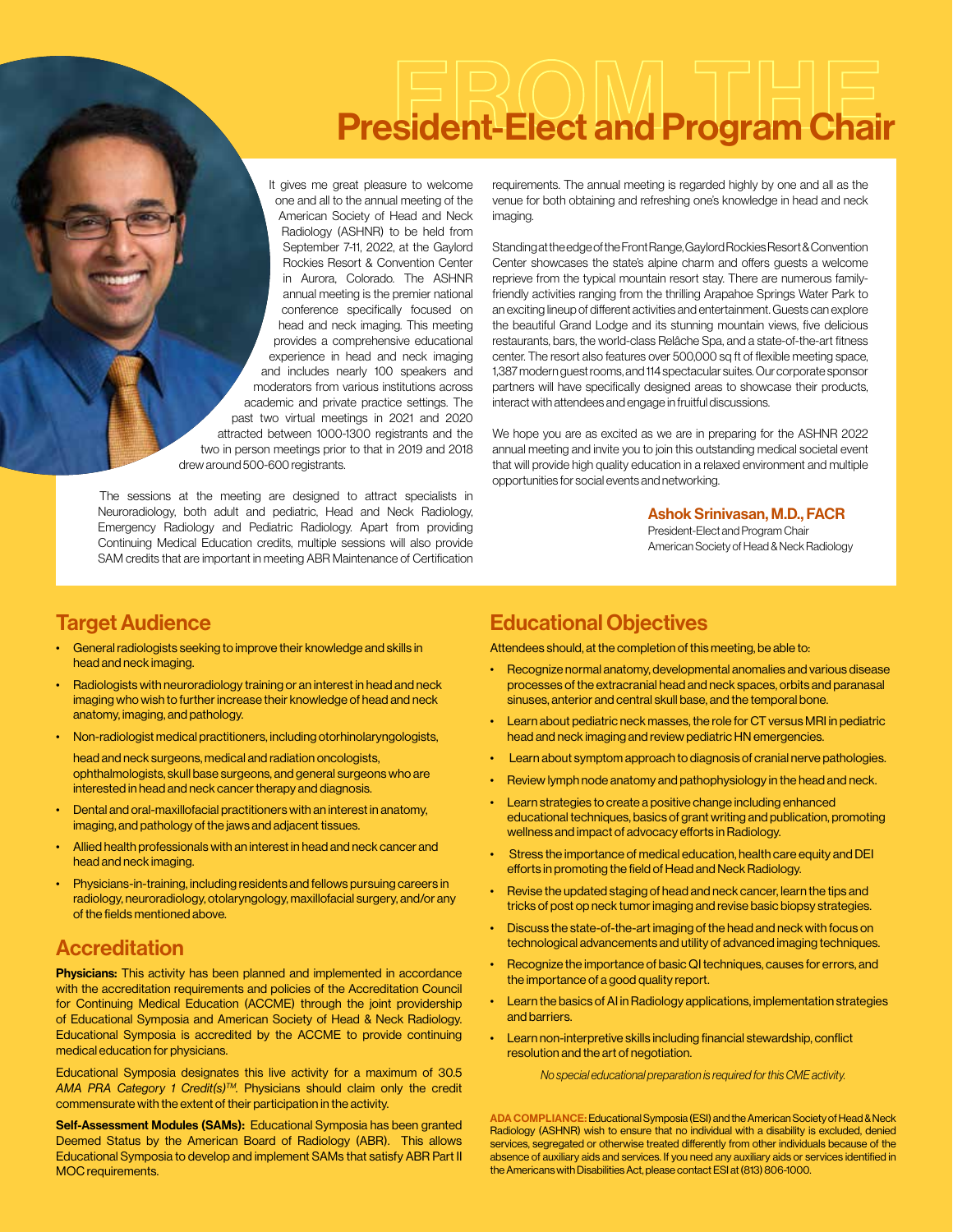## 2021 - 2022 Program Committee

Ashok Srinivasan, M.D., FACR • President-Elect and Program Chair

Amit Agarwal, M.D. Kristen Baugnon, M.D. Nancy Fischbein, M.D. Reza Forghani, M.D., Ph.D. Joseph M. Hoxworth, M.D. Kim O. Learned, M.D. Kristine M. Mosier, DM.D., Ph.D. Ilona M. Schmalfuss, M.D.

## 2021-2022 Executive Committee

Nancy J. Fischbein, M.D. *President*

Ashok Srinivasan, M.D., FACR *President-Elect*

Kristine M. Mosier, DM.D., Ph.D. *Vice President*

Christine M. Glastonbury, MBBS *Treasurer*

Philip R. Chapman, M.D. *Secretary*

Tabassum A. Kennedy, M.D. *Senior Member-at-Large*

Paul M. Bunch, M.D. *Junior Member-at-Large*

Barton F. (Char) Branstetter, M.D., FACR *Education Committee Chair*

Ashley Aiken, M.D. *Education Committee Vice Chair*

Ilona M. Schmalfuss, M.D. *Immediate Past President* Bruno Policeni M.D., MBA

*ACR Councilor*

Amy F. Juliano, M.D. *Rules Committee Chair*

## EARLY BIRD SESSION: Sometimes You Know It, Sometimes You Don't, So What???

#### Wednesday September 7, 2022 • 10:00 AM - 11:30 AM

Please join us for this year's Early Bird Session titled "Sometimes You Know It, Sometimes You Don't, So What???" (1.5 *AMA PRA Category 1 Credits (s)*TM). This 90-minute session will be an opportunity for registrants to present their most puzzling and perplexing cases for discussion with experts in the field of Head & Neck Radiology and with an audience of their peers. This is a great opportunity for everybody to learn how best to approach a challenging case, using knowledge of anatomy, imaging characteristics, and clinical medicine to help to narrow down the differential diagnosis. These cases will highlight the ways in which radiologists serve as essential consultants to our referring physicians and are meant to emphasize the added value of clinical-radiological correlation in our lives and the lives of our patients.

Please email your PowerPoint presentations with anonymized cases free of any patient identifiers to Ashok Srinivasan (ashoks@med.umich.edu) by August 1, 2022, at 11:59 PM PDT. Only cases submitted in advance can be accepted. Please carefully select the number of images, as the author presentation of each case will be limited to 3 minutes.

## MEMBERS-IN-TRAINING & JUNIOR FACULTY RECEPTION

#### Friday, September 9, 2022 • 3:10 PM - 4:10 PM

Members-in-Training and Junior Faculty are invited to attend the Mentor Reception being held on Friday, September 9th. This reception will provide the opportunity for trainees to connect with ASHNR faculty and develop relationships with our outstanding mentors.

#### Pre-Registration is Required for Participation

Interested in being a Mentor? Contact Elizabeth George, M.D., Elizabeth.George@ucsf.edu

## CALL FOR ABSTRACTS

CALL FOR ABSTRACTS for both Oral Scientific Papers and Electronic Educational Exhibits, including information, instructions and forms, is available on our website www.ashnr.org. Deadline for submissions is Tuesday, May 31, 2022 at 11:59 PM PDT.

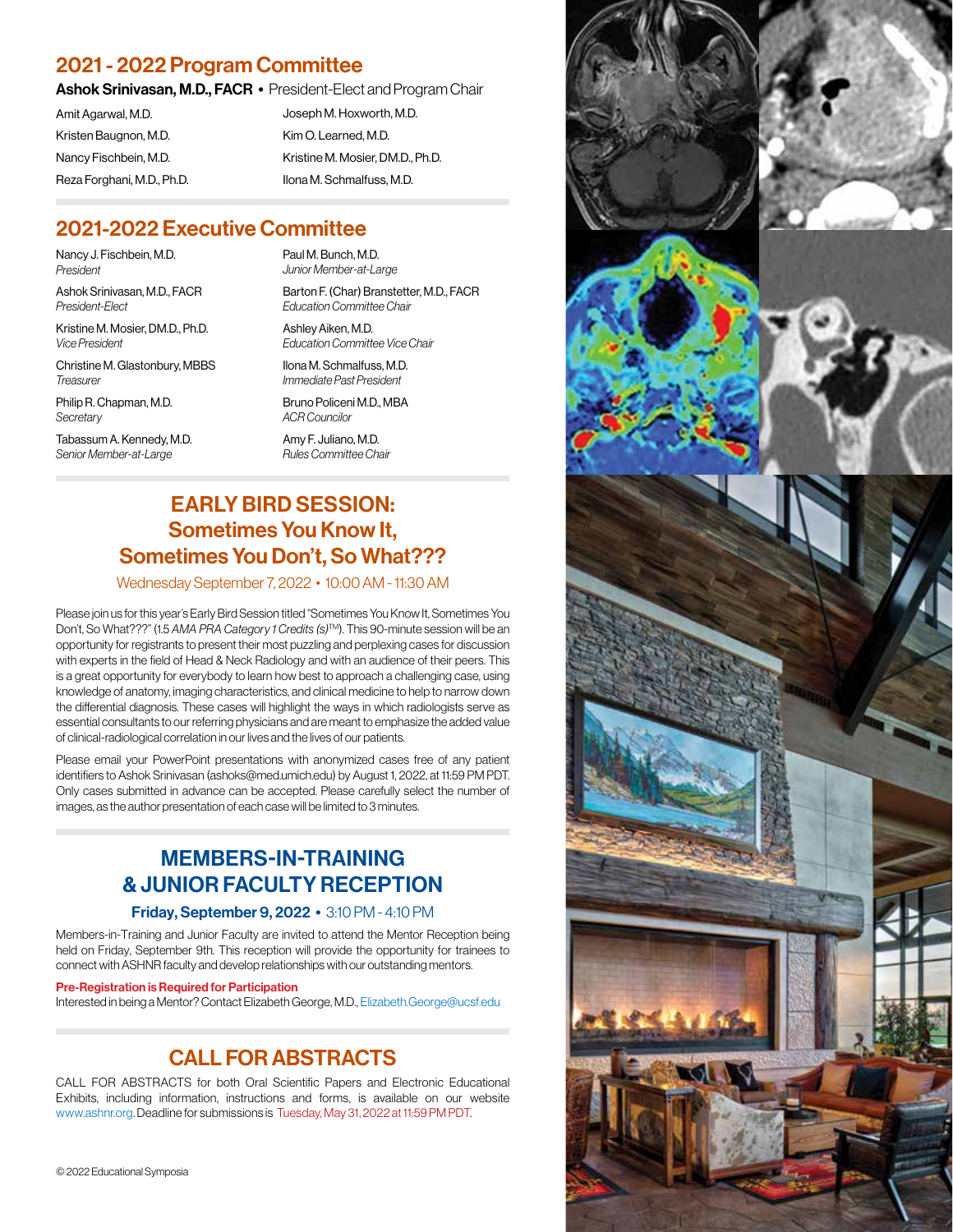## **Meeting Program**

| <b>Wednesday, September 7,2022</b>                      |                                                                                                                                       |  |  |  |
|---------------------------------------------------------|---------------------------------------------------------------------------------------------------------------------------------------|--|--|--|
| 8:00 AM                                                 | <b>Registration Opens</b>                                                                                                             |  |  |  |
| $9:50 - 10:00$                                          | <b>Welcome and Opening Remarks</b><br>Ashok Sriniyasan, M.D., FACR                                                                    |  |  |  |
| <b>SESSION 1:</b><br><b>Early Bird Session</b>          |                                                                                                                                       |  |  |  |
| 10:00 - 11:30                                           | Sometimes You Know It,<br>Sometimes You Don't, So What??<br>Moderators: Erin N. McComb, M.D.,<br>Edward J. Escott, M.D.               |  |  |  |
| 11:30 - 1:00 PM                                         | <b>Lunch On Your Own</b>                                                                                                              |  |  |  |
| ★ SESSION 2 - SAM SESSION I:<br><b>Need Some Space?</b> |                                                                                                                                       |  |  |  |
|                                                         | <b>Review of Spatial Neck Anatomy And Pathologies</b><br>Moderator: Mrudula Penta, M.D., Anton Hasso, M.D., FACR                      |  |  |  |
| $1:00 - 1:20$                                           | Nasopharynx<br>Nancy J. Fischbein, M.D.                                                                                               |  |  |  |
| $1:20 - 1:40$                                           | Oropharynx<br>Daniel E. Meltzer, M.D.                                                                                                 |  |  |  |
| $1:40 - 2:00$                                           | Hypopharynx/Larynx<br>Karen K. Moeller, M.D.                                                                                          |  |  |  |
| $2:00 - 2:20$                                           | Oral Cavity<br>Keivan Shifteh, M.D., FACR                                                                                             |  |  |  |
| $2:20 - 2:40$                                           | Parapharyngeal and<br><b>Carotid Spaces</b><br>John L. Go, M.D., FACR                                                                 |  |  |  |
| 2:40 – 3:00                                             | Refreshment Break and Visit with<br>Vendors and Educational Exhibits                                                                  |  |  |  |
|                                                         | <b>SESSION 3 - SAM SESSION II:</b>                                                                                                    |  |  |  |
|                                                         | <b>Still Need More Space?</b><br>Moderators: Anant Krishnan, M.D., David M. Yousem, M.D., MBA                                         |  |  |  |
| $3:00 - 3:20$                                           | Masticator/Buccal Spaces<br>Karen L. Salzman, M.D.                                                                                    |  |  |  |
| $3:20 - 3:40$                                           | Retropharyngeal/Perivertebral<br>Spaces<br>Mari Hagiwara, M.D.                                                                        |  |  |  |
| $3:40 - 4:00$                                           | Posterior Cervical/Supraclavicular<br>Spaces<br>Sirisha T. Komakula, M.D.                                                             |  |  |  |
| $4:00 - 4:15$                                           | Approach to Trans-Spatial Lesions<br>Elizabeth George, M.D.                                                                           |  |  |  |
| 4:15 - 4:30                                             | Coffee Break                                                                                                                          |  |  |  |
|                                                         | <b>SESSION 4:</b><br><b>Lest We Forget</b><br>Moderator: Elcin Zan, M.D.                                                              |  |  |  |
| 4:30 - 4:50                                             | Brachial Plexus Imaging - A Primer<br>Sugoto Mukherjee, M.D.                                                                          |  |  |  |
| $4:50 - 5:10$                                           | Perineural Tumor Spread:<br>Why Should I Care?<br>Blair A. Winegar, M.D.                                                              |  |  |  |
| $5:10 - 5:30$                                           | NIRADS: Principles and Utilization<br>Michael Bazylewicz, M.D.                                                                        |  |  |  |
| 5:30 – 5:45                                             | 2021 William N. Hanafee, M.D. ♦<br>Research Grant Award<br>Presentation<br>Moderator: TBD<br><b>Recipient:</b> R. Scott Widemon, M.D. |  |  |  |
| 6:00 – 8:00                                             | <b>Opening Reception</b><br>Sponsored by Philips Healthcare                                                                           |  |  |  |

| Thursday, September 8, 2022         |                                                                                                   |  |  |  |
|-------------------------------------|---------------------------------------------------------------------------------------------------|--|--|--|
| 6:30 – 7:30 AM                      | Breakfast and Learn ♦<br>Sponsored by TBD                                                         |  |  |  |
| 7:55 – 8:00                         | Announcements<br>Ashok Srinivasan, M.D., FACR                                                     |  |  |  |
| <b>SESSION 5 - SAM SESSION III:</b> |                                                                                                   |  |  |  |
|                                     | <b>Orbits, Sinuses and Face</b><br>Moderator: Amanda Aguilera, M.D., James J. Abrahams, M.D.      |  |  |  |
| $8:00 - 8:20$                       | Orbital and Ocular Masses - Adult<br>Hilda E. Stambuk. M.D.                                       |  |  |  |
| $8:20 - 8:40$                       | Orbital and Ocular Masses -<br>Pediatric<br>Mai-Lan Ho, M.D.                                      |  |  |  |
| $8:40 - 9:00$                       | Sinonasal Tumors<br>Deborah R. Shatzkes, M.D.                                                     |  |  |  |
| $9:00 - 9:20$                       | Sinonasal Infections<br>Kristine M. Mosier, DMD, Ph,D,.                                           |  |  |  |
| $9:20 - 9:40$                       | Cystic Lesions of the Jaw<br>Matthew S. Parsons, M.D.                                             |  |  |  |
| 9:40 – 10:00                        | <b>Refreshment Break</b><br>Sponsored by<br>Bracco Diagnostics Inc.                               |  |  |  |
|                                     | <b>Visit with Vendors and</b><br><b>Educational Exhibits</b>                                      |  |  |  |
|                                     | <b>SESSION 6 - SAM SESSION IV:</b>                                                                |  |  |  |
|                                     | <b>Symptom Based Approach</b><br>Moderator: Eugene Yu, M.D., FRCPC, Justin Brucker, M.D.          |  |  |  |
| $10:00 - 10:20$                     | Can't Smell a Thing?<br>Katie S. Traylor, D.O.                                                    |  |  |  |
| $10:20 - 10:40$                     | I am Seeing Double<br>Ilona M. Schmalfuss, M.D.                                                   |  |  |  |
| $10:40 - 11:00$                     | An Icepick on My Face<br>David R. DeLone, M.D.                                                    |  |  |  |
| $11:00 - 11:20$                     | Sorry, What Was That Again?<br>Robert E. Morales, M.D.                                            |  |  |  |
| $11:20 - 11:40$                     | You Hear That Buzzing Too?<br>Katherine L. Reinshagen, M.D.                                       |  |  |  |
| $11:40 - 12:00 \text{ PM}$          | My Voice is Gruff<br>Alok A. Bhatt, M.D.                                                          |  |  |  |
| 12:00 - 12:30                       | <b>Lunch On Your Own</b>                                                                          |  |  |  |
| 12:30 – 1:00                        | Scientific Paper Session I ♦                                                                      |  |  |  |
|                                     | <b>SESSION 7:</b>                                                                                 |  |  |  |
|                                     | <b>It's A Tumor or Is It?</b><br>Moderator: Adina Achiriloiae, M.D., Daniel W. Williams III, M.D. |  |  |  |
| 1:00 – 1:20                         | Systemic Disease Affecting<br>the Neck<br>Nikdokht (Niky) Farid, M.D.                             |  |  |  |
| 1:20 – 1:40                         | Pearls and Pitfalls of<br>Neck Tumor Imaging<br>Prashant Raghavan, MBBS                           |  |  |  |
| 1:40 – 2:00                         | Contemporary Imaging of<br>Neck Lymph Nodes<br>Peter M. Som, M.D., FACR, FRSM                     |  |  |  |
| 2:00 – 2:15                         | The Nodes without a Number:<br>We Do Matter!<br>Roberta W. Dalley, M.D.                           |  |  |  |
| 2:15 – 2:30                         | Perplexing Neck Lesions<br>Amit Mahajan, M.D.                                                     |  |  |  |
| 2:30 – 2:45                         | <b>Refreshment Break and Visit with</b><br><b>Vendors and Educational Exhibits</b>                |  |  |  |
|                                     |                                                                                                   |  |  |  |

Thursday, September 8, 2022 (Continued)

|                                                                                                                                      | $\alpha$ individually, oppticating to $\alpha$ , even to the interval                                                |  |  |  |
|--------------------------------------------------------------------------------------------------------------------------------------|----------------------------------------------------------------------------------------------------------------------|--|--|--|
| $\star$ SESSION 8:<br><b>Creating Positive Change</b><br>Moderators: Burce Ozgen Mocan, M.D.,<br>Bundhit Tantiwongkosi, M.D.         |                                                                                                                      |  |  |  |
| $2:45 - 3:00$                                                                                                                        | <b>Enhanced Educational Strategies</b><br>in the Virtual Environment<br>Tabbasum A. Kennedy, M.D.                    |  |  |  |
| 3:00 – 3:15                                                                                                                          | Basics of Writing a Peer-Reviewed<br>Publication<br>C. Douglas Phillips, M.D., FACR                                  |  |  |  |
| 3:15 – 3:30                                                                                                                          | Basics of Grant Proposals<br>and Funding<br>Claudia F.E. Kirsch. M.D.                                                |  |  |  |
| $3:30 - 3:45$                                                                                                                        | Professional Societies:<br>How and Why Get Involved?<br>William O'Brien, Sr., D.O., FAOCR                            |  |  |  |
| 3:45 – 4:00                                                                                                                          | Creating Policy Changes:<br>Importance of Advocacy Efforts<br>Bruno Adum Policeni, M.D., MBA                         |  |  |  |
| 4:00 – 4:15                                                                                                                          | Preventing Burnout and<br><b>Promoting Wellness</b><br>Vijay M. Rao, M.D., FACR                                      |  |  |  |
|                                                                                                                                      | $\star$ SESSION 9:                                                                                                   |  |  |  |
| <b>Advancing The Field: Challenges and Opportunities</b><br>Moderator: Kassie McCullagh, M.D.,<br>Salman Qureshi, M.D., FRCR, FESHNR |                                                                                                                      |  |  |  |
| $4:15 - 4:35$                                                                                                                        | Diversity, Equity, and Inclusion 2.0,<br>Where Are We Now?<br>Ann K. Jay, M.D.                                       |  |  |  |
| $4:35 - 4:55$                                                                                                                        | Health Care Equity for the Head<br>and Neck Radiologist<br>Gloria J. Guzman Perez-Carrillo, M.D., MSc,<br><b>MPH</b> |  |  |  |
| $4:55 - 5:15$                                                                                                                        | <b>Future of Medical Education</b><br>Richard H. Wiggins, III, M.D., FIIP, FSIIM,<br><b>FAHSE, FACR</b>              |  |  |  |
| $5:15 - 5:30$                                                                                                                        | PROs and CONs of Macros<br>in Training<br>Salmaan Ahmed, M.D.                                                        |  |  |  |
| 5:30 - 6:30                                                                                                                          | <b>ASHNR GAME SHOW</b><br>Nicholas A. Koontz, M.D.,<br>Remy R. Lobo, M.D.                                            |  |  |  |
| Friday, September 9, 2022                                                                                                            |                                                                                                                      |  |  |  |
| 6:30 – 7:30 AM                                                                                                                       | Breakfast and Learn ♦<br>Sponsored by TBD                                                                            |  |  |  |
| 7:45 - 7:50                                                                                                                          | Announcements<br>Ashok Srinivasan, M.D., FACR                                                                        |  |  |  |
|                                                                                                                                      | <b>SESSION 10:</b>                                                                                                   |  |  |  |
| <b>Cancer Imaging</b><br>Moderators: Roberto Rivera-De Choudens, M.D.,<br>Akira Baba, M.D., Ph.D.                                    |                                                                                                                      |  |  |  |
| $7:50 - 8:10$                                                                                                                        | AJCC 8th Edition Updates:<br>Time to Refresh Again!<br>David A. Zander, M.D.                                         |  |  |  |
| 8:10 - 8:30                                                                                                                          | Post-Op Tumor Imaging:<br><b>Tips and Tricks</b><br>Tanya J. Rath, M.D.                                              |  |  |  |
| $8:30 - 8:50$                                                                                                                        | How to Prepare for Head and Neck<br>Tumor Board<br>Lawrence E. Ginsberg, M.D.                                        |  |  |  |
| 8:50 – 9:10                                                                                                                          | Unique Considerations in<br>Pediatric Head and Neck Cancer<br>Caroline D. Robson, MBChB                              |  |  |  |
| $9:10 - 9:25$                                                                                                                        | Molecular Markers and Genetics for<br>Head and Neck Tumors<br>Amit K. Agarwal, M.D.                                  |  |  |  |
| 9:25 – 9:40                                                                                                                          | Biopsy Strategies for<br>Head and Neck Masses<br>Ashley Hawk Aiken, M.D.                                             |  |  |  |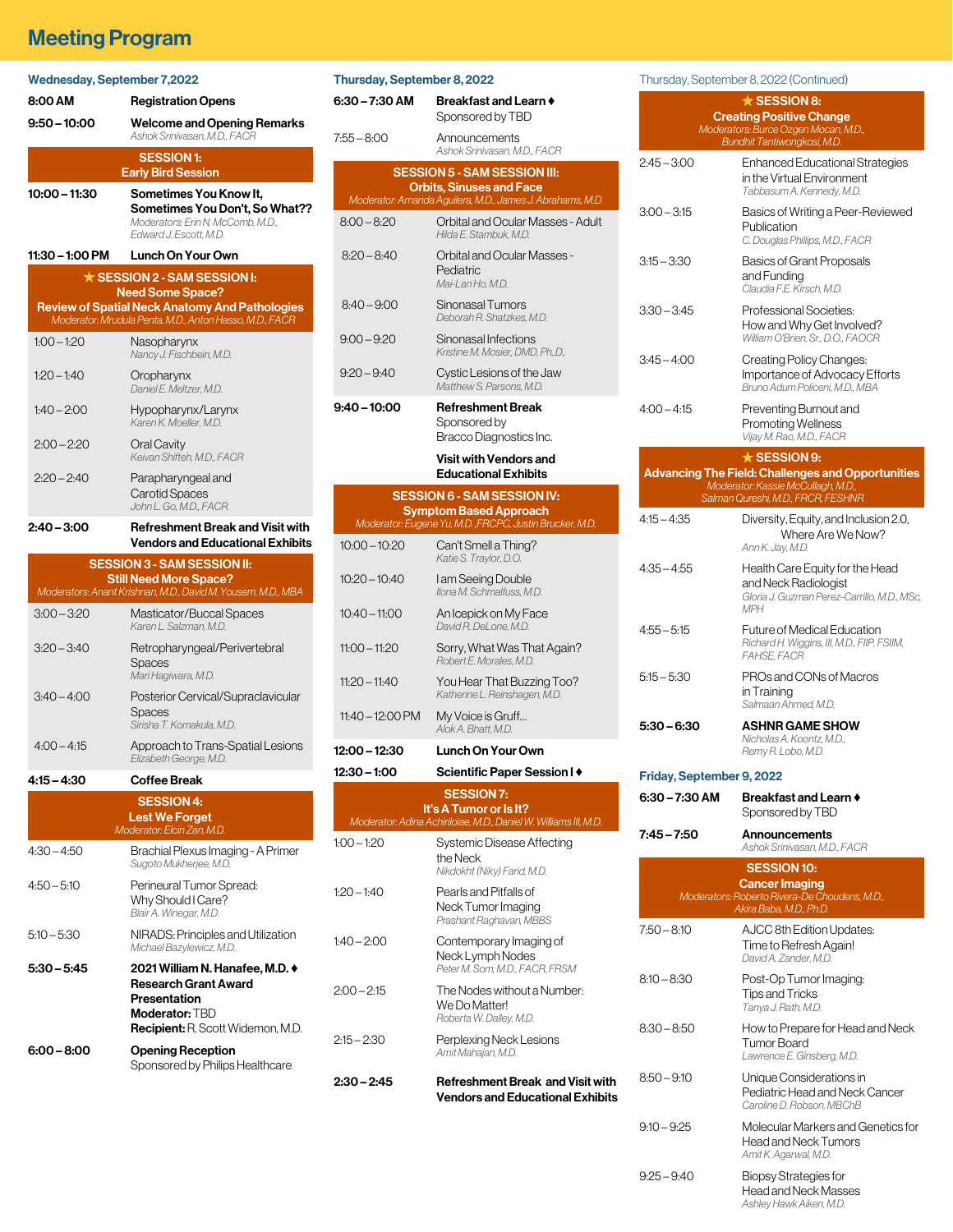## **Meeting Program**

#### Friday, September 9, 2022 (Continued)

| 9:40 – 10:00                 | <b>Refreshment Break and Visit with</b><br><b>Vendors and Educational Exhibits</b>                                                                 |
|------------------------------|----------------------------------------------------------------------------------------------------------------------------------------------------|
|                              | <b>SESSION 11:</b>                                                                                                                                 |
|                              | <b>Pushing The Envelope:</b><br><b>State of The Art Head and Neck Imaging</b>                                                                      |
|                              | Moderators: John Kim M.D., Osamu Sakai, M.D., Ph.D., FACR                                                                                          |
| $10:00 - 10:20$              | Cutting Edge Scanning Technology<br>- Where Can It Take Us?<br>Greg Avey, M.D.                                                                     |
| $10:20 - 10:40$              | Diffusion Imaging - Techniques<br>and Applications<br>Xin (Cynthia) Wu, M.D.                                                                       |
| $10:40 - 11:00$              | Perfusion Head and Neck Imaging -<br>CT and MR<br>Remy R. Lobo, M.D.                                                                               |
| 11:00 - 11:20                | PET Imaging in the 2020s<br>Barton F. Branstetter, IV, M.D., FACR                                                                                  |
| $11:20 - 11:40$              | 3D Printing and 3D Visualization<br>Edward P. Quigley III, M.D., Ph.D.                                                                             |
| 11:40 - 12:00 PM             | Dual Energy CT:<br>Double Trouble or Double Benefit?<br>Reza Forghani, M.D., Ph.D.                                                                 |
| 12:00 - 2:00                 | Gold Medal Award Luncheon $\blacklozenge$                                                                                                          |
|                              | $\star$ SESSION 12:                                                                                                                                |
|                              | <b>Achieving Your Full Potential! (YPS Session)</b><br>Moderators: Hollie A. Lai, M.D., Alexandra Foust, D.O.                                      |
| $2:00 - 2:15$                | Making the Best of the Mentor-<br>Mentee Relationship<br>Patricia A. Rhyner, M.D., FACR                                                            |
| $2:15 - 2:30$                | Creating Your Own Niche -<br>Where to Start<br>Paul M. Bunch, M.D.                                                                                 |
| $2:30 - 2:45$                | Different Practice Models<br>and Integration<br>Mark D. Mamlouk, M.D.                                                                              |
| $2:45 - 3:00$                | <b>Transforming Education</b><br>into Scholarship<br>Nicholas A. Koontz, M.D.                                                                      |
| 3:00                         | <b>End of Session</b>                                                                                                                              |
| $3:10 - 4:10$                | <b>Mentor Reception</b>                                                                                                                            |
| Saturday, September 10, 2022 |                                                                                                                                                    |
| 6:30 – 7:30 AM               | Breakfast and Learn ♦                                                                                                                              |
| 7:55 - 8:00                  | <b>Morning Announcements</b>                                                                                                                       |
|                              | Ashok Srinivasan, M.D., FACR                                                                                                                       |
|                              | <b>SESSION 13 - SAM SESSION V:</b><br>Anterior - Central Skull Base: Doing The Heavy Lift<br>Moderator: Felix E. Diehn M.D, Nafi Aygun, M.D., FACR |
| $8:00 - 8:20$                | Review of Skull Base Anatomy<br>Vikas Jain, MBBS                                                                                                   |
| $8:20 - 8:40$                | Congenital/Developmental Skull<br>Base Lesions<br>Courtney M. Tomblinson, M.D.                                                                     |
| $8:40 - 9:00$                | Infection and Inflammation<br>Mohit Agarwal, M.D.                                                                                                  |
| 9:00 – 9:20                  | <b>Tumor and Tumor Mimics</b><br>Laura Eisenmenger, M.D.                                                                                           |
| 9:20 – 9:40                  | Post-Op Skull Base<br>Kim O. Learned, M.D.                                                                                                         |
| 9:40 – 10:00                 | Image Guided Biopsies of Skull Base:<br>How I Do Them<br>Laurie A. Loevner, M.D.                                                                   |
| 10:00 - 10:30                | <b>Refreshment Break</b>                                                                                                                           |

| Saturday, September 10, 2022 (Continued)                                                                                             |                                                                                                                     |  |  |  |  |
|--------------------------------------------------------------------------------------------------------------------------------------|---------------------------------------------------------------------------------------------------------------------|--|--|--|--|
| $\star$ SESSION 14:<br><b>Temporal Bone: Really Important Real Estate</b><br>Moderator: Gopi K. Nayak, M.D., Richard Silbergleit, MD |                                                                                                                     |  |  |  |  |
| $10:30 - 10:50$                                                                                                                      | Anatomy That Will Set You Free<br>Julie L. Bykowski, M.D.                                                           |  |  |  |  |
| $10:50 - 11:20$                                                                                                                      | Valvassori Lecture<br>Not for the Lite-Hearted:<br>A Journey Through Surgical<br>Approaches<br>Amy F. Juliano, M.D. |  |  |  |  |
| $11:20 - 11:40$                                                                                                                      | Cochlear Implantation:<br>Pre and Post Surgical Workup<br><b>Gul Moonis, MBBS</b>                                   |  |  |  |  |
| $11:40 - 12:00 \text{ PM}$                                                                                                           | Infection and Inflammation<br>Surjith Vattoth, M.D.                                                                 |  |  |  |  |
| 12:00 - 12:30                                                                                                                        | Lunch On your Own                                                                                                   |  |  |  |  |
| $12:30 - 1:00$                                                                                                                       | Scientific Paper Session II ♦                                                                                       |  |  |  |  |
|                                                                                                                                      | <b>SESSION 15:</b>                                                                                                  |  |  |  |  |
|                                                                                                                                      | Glandular Imaging<br>Moderators: Girish Fatterpekar, MBBS, DNB, M.D., Kalen Riley, M.D.                             |  |  |  |  |
| $1:00 - 1:20$                                                                                                                        | Lacrimal Glands: Anatomy<br>and Pathology<br>Bronwyn E. Hamilton, M.D.                                              |  |  |  |  |
| $1:20 - 1:40$                                                                                                                        | <b>Thyroid Nodules:</b><br>What Should I Do With Them?<br>Yoshimi Anzai, M.D., MPH                                  |  |  |  |  |
| $1:40 - 2:00$                                                                                                                        | Parathyroid Imaging Strategies<br>Hillary R. Kelly, M.D.                                                            |  |  |  |  |
| $2:00 - 2:15$                                                                                                                        | Salivary Glands:<br>Infection and Inflammation<br>Rihan Khan, M.D.                                                  |  |  |  |  |
| $2:15 - 2:30$                                                                                                                        | Salivary Glands: Tumors and Mimics<br>Karen A. Tong, M.D.                                                           |  |  |  |  |
| $2:30 - 2:45$                                                                                                                        | <b>Refreshment Break</b>                                                                                            |  |  |  |  |
|                                                                                                                                      | <b>SESSION 16:</b>                                                                                                  |  |  |  |  |
|                                                                                                                                      | <b>Quality And Safety</b><br>Moderators: Lindell R. Gentry, M.D. FACR, Jason Johnson, M.D.                          |  |  |  |  |
| $2:45 - 3:05$                                                                                                                        | QI Techniques for the Beginner<br>Ashok Sriniyasan, M.D., FACR                                                      |  |  |  |  |
| $3:05 - 3:25$                                                                                                                        | Errors are Opportunities?<br>Christine M. Glastonbury, MBBS                                                         |  |  |  |  |
| $3:25 - 3:45$                                                                                                                        | Importance of the Written<br>(Dictated) Word<br>Jenny K. Hoang, MBBS, MHS, MBA                                      |  |  |  |  |
| $3:45 - 4:00$                                                                                                                        | Those Pesky Incidentals:<br>What Should I Do?<br>Philip R. Chapman, M.D.                                            |  |  |  |  |
| $4:00 - 4:15$                                                                                                                        | Creating the Ideal Reading Room<br>Kristen Lloyd Baugnon, M.D.                                                      |  |  |  |  |
| $4:15 - 4:30$                                                                                                                        | <b>Refreshment Break</b>                                                                                            |  |  |  |  |
| <b>SESSION 17:</b><br>Things They Didn't Teach You in Med School<br>Moderator: Bharathidasan Jagadeesan, M.D.                        |                                                                                                                     |  |  |  |  |
| $4:30 - 4:50$                                                                                                                        | <b>Financial Stewardship</b><br>Suresh K. Mukherji, M.D., MBA, FACR                                                 |  |  |  |  |
| $4:50 - 5:10$                                                                                                                        | Managing Conflict<br>Gaurang V. Shah, M.D., FACR                                                                    |  |  |  |  |
| $5:10 - 5:30$                                                                                                                        | The Art of Negotiation<br>Christopher P. Wood, M.D.                                                                 |  |  |  |  |

#### Saturday, September 10, 2022 (Continued) 5:30 – 5:40 Awards Presentations: Scientific Abstracts, Electronic Exhibits & Case-of-the Day Winners ♦ *Moderators: TBD* 5:40 – 6:10 Annual Business Meeting ♦ 7:00 – 10:00 Gala at Gaylord Front Range Lawn Sunday, September 11, 2022 6:30 – 7:30 AM Breakfast and Learn ♦ Sponsored by TBD 7:50 – 8:00 Announcements & 9/11 Remembrance  *Ashok Srinivasan, M.D., FACR* SESSION 18 - SAM SESSION VI: It's A Little Package *Moderators: Susan Palasis, M.D., Timothy N. Booth, M.D.* 8:00 – 8:20 Approach to Pediatric Neck Masses  *Srikala Narayanan, M.D.* 8:20 – 8:40 Congenital Temporal Bone: How Do I Remember All This Stuff?  *Rupa Radhakrishnan, MBBS, MS* 8:40 – 9:00 Role of CT versus MR in the Pediatric Population  *Karuna V. Shekdar, M.D.* 9:00 – 9:20 Vascular Head and Neck Lesions  *Jacqueline C. Junn, M.D.* 9:20 – 9:40 Pediatric Head and Neck **Emergencies**  *Asha Sarma, M.D.* 9:40 – 10:00 Weird But True: Cases that Stumped Me  *Bernadette L. Koch, M.D.* 10:00 – 10:30 Break SESSION 19: Click Here If You Are Human *Moderators: Benjamin YM Kwan, M.D., FRCPC, Ashesh Thaker, M.D.* 10:30 – 10:50 Fundamentals of AI: What Should I Know?  *Jeffrey P. Guenette, M.D.* 10:50 – 11:10 AI Tools in Current Practice

 *Luke N. Ledbetter, M.D.* 11:10 – 11:30 How to Choose Your AI Package  *Joshua E. Lantos, M.D.* 11:30 – 11:45 Big Data, Small Data  *Nancy Pham, M.D.* 11:45 – 12:00 PM Implementation Strategies and Barriers for AI  *Joseph M. Hoxworth, M.D.* 12:00 – 12:10 Closing Remarks  *Ashok Srinivasan, M.D.* 12:10 End of Meeting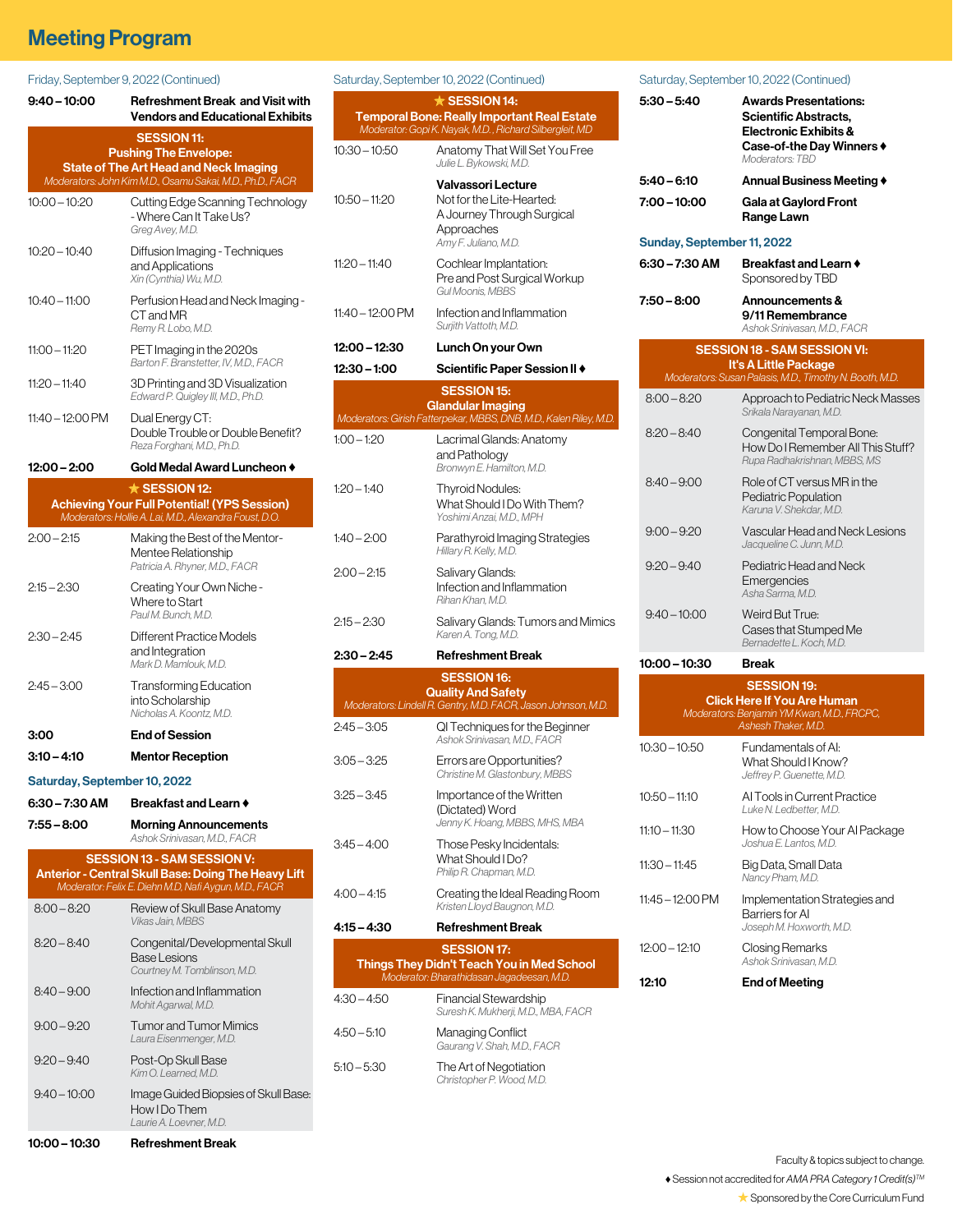## Invited Faculty and Moderators

James J. Abrahams, M.D. Yale University School of Medicine

Adina Achiriloiae, M.D. Loma Linda University Health

Amit K. Agarwal, M.D. UT Southwestern

Mohit Agarwal, M.D. Medical College of Wisconsin

Amanda Aguilera, M.D. Loma Linda University Health

Salmaan Ahmed, M.D. UT MD Anderson Cancer Center

Ashley Hawk Aiken, M.D. Emory University School of Medicine

Yoshimi Anzai, M.D., MPH University of Utah Health Care

Gregory Avey, M.D. University of Wisconsin Medical School

Nafi Aygun, M.D., FACR University of South Florida

Akira Baba, M.D., Ph.D. The Jikei University School of Medicine

Kristen Lloyd Baugnon, M.D. Emory University School of Medicine

Michael Bazylewicz, M.D. The University of Vermont Medical Center

Alok A. Bhatt, M.D. Mayo Clinic Florida

Timothy N. Booth, M.D. University of Texas Southwestern

Barton F. Branstetter, IV, M.D., FACR University of Pittsburgh Medical Center

Justin Brucker, M.D. University of Wisconsin

Paul M. Bunch, M.D. Wake Forest School of Medicine

Julie L. Bykowski, M.D. UC San Diego Health

Philip R. Chapman, M.D. Duke University Medical Center

Roberta W. Dalley, M.D. University of Washington Medical Center

David R. DeLone, M.D. Mayo Clinic

Felix E. Diehn, M.D. Mayo Clinic

Laura B. Eisenmenger, M.D. University of Wisconsin

Edward J. Escott, M.D. University of Kentucky College of Medicine

Nikhoht (Niky) Farid, M.D. UC San Diego Health System

Girish M. Fatterpekar, MBBS, DNB, M.D. NYU Langone Medical Center

Nancy J. Fischbein, M.D. Stanford University School of Medicine

Reza Forghani, M.D., Ph.D. University of Florida College of Medicine

Alexandra Foust, D.O. University Hospitals

Lindell R. Gentry, M.D., FACR University of Wisconsin

Elizabeth George, M.D. University of California, San Francisco

Lawrence E. Ginsberg, M.D. The University of Texas MD Anderson Cancer Center

Christine M. Glastonbury, MBBS University of California, San Francisco

John L. Go, M.D., FACR University of Southern California

Jeffrey P. Guenette, M.D. Harvard Medical School

Gloria J. Guzman Perez-Carrillo, M.D., MSc, MPH Washington University School of Medicine

Mari Hagiwara, M.D. New York University Langone Medical Center

Bronwyn E. Hamilton, M.D. Oregon Health & Science University

Anton N. Hasso, M.D., FACR University of California, Irvine Medical Center

Mai-Lan Ho, M.D. Nationwide Children's Hospital

Jenny K. Hoang, MBBS, MHS, MBA Johns Hopkins School of Medicine

Joseph M. Hoxworth, M.D. Mayo Clinic

Bharathidasan Jagadeesan, M.D. University of Minnesota

Vikas Jain, MBBS Case Western Reserve University

Ann K. Jay, M.D. MedStar Georgetown University Hospital

Jason Johnson, M.D. The University of Texas, MD Anderson Cancer Center

Amy F. Juliano, M.D. Harvard Medical School

Jacqueline C. Junn, M.D. Icahn School of Medicine at Mount Sinai

Hillary R. Kelly, M.D. Harvard Medical School

Tabassum A. Kennedy, M.D. The University of Wisconsin-Madison

Rihan Khan, M.D. Dartmouth-Hitchcock Medical Center

John Kim, M.D. University of Michigan

Claudia F.E. Kirsch, M.D. Yale University

Bernadette L. Koch, M.D. University of Cincinnati College of Medicine

Sirisha T. Komakula, M.D. Colorado Permanente Medical Group

Nicholas A. Koontz, M.D. Indiana University School of Medicine

Anant Krishnan, M.D. Oakland University William Beaumont School of Medicine

Benjamin YM Kwan, M.D., FRCPC Queen's University

Hollie A. Lai, M.D. Children's Health

Joshua E. Lantos, M.D. Weill Cornell Medical College

Kim O. Learned, M.D. MD Anderson Cancer Center

Luke N. Ledbetter, M.D. David Geffen School of Medicine at UCLA

Remy R. Lobo, M.D. University of Michigan

Laurie A. Loevner, M.D. University of Pennsylvania Health System

Amit Mahajan, M.D. Yale University

Mark D. Mamlouk, M.D. University of California San Francisco

Erin N. McComb, M.D. Northwestern University

Kassie McCullagh, M.D. University of North Carolina at Chapel Hill

Daniel E. Meltzer, M.D. Icahn School of Medicine Mount Sinai West

Burce Ozgen Mocan, M.D. University of Illinois at Chicago

Karen K. Moeller, M.D. Norton Children's Hospital

Gul Moonis, MBBS NYU Langone Medical Center

Robert E. Morales, M.D. Ochsner Clinic

Kristine M. Mosier, DMD, Ph.D. Indiana University School of Medicine

Sugoto Mukherjee, M.D. University of Virginia Health System

Suresh K. Mukherji, M.D., MBA, FACR Marian University

Srikala Narayanan, M.D. Children's Hospital of Pittsburgh of UPMC

Gopi K. Nayak, M.D. NYU Langone Medical Center

William T. O'Brien, Sr., D.O., FAOCR Arnold Palmer Children's Hospital

Susan Palasis, M.D. Children's Healthcare of Atlanta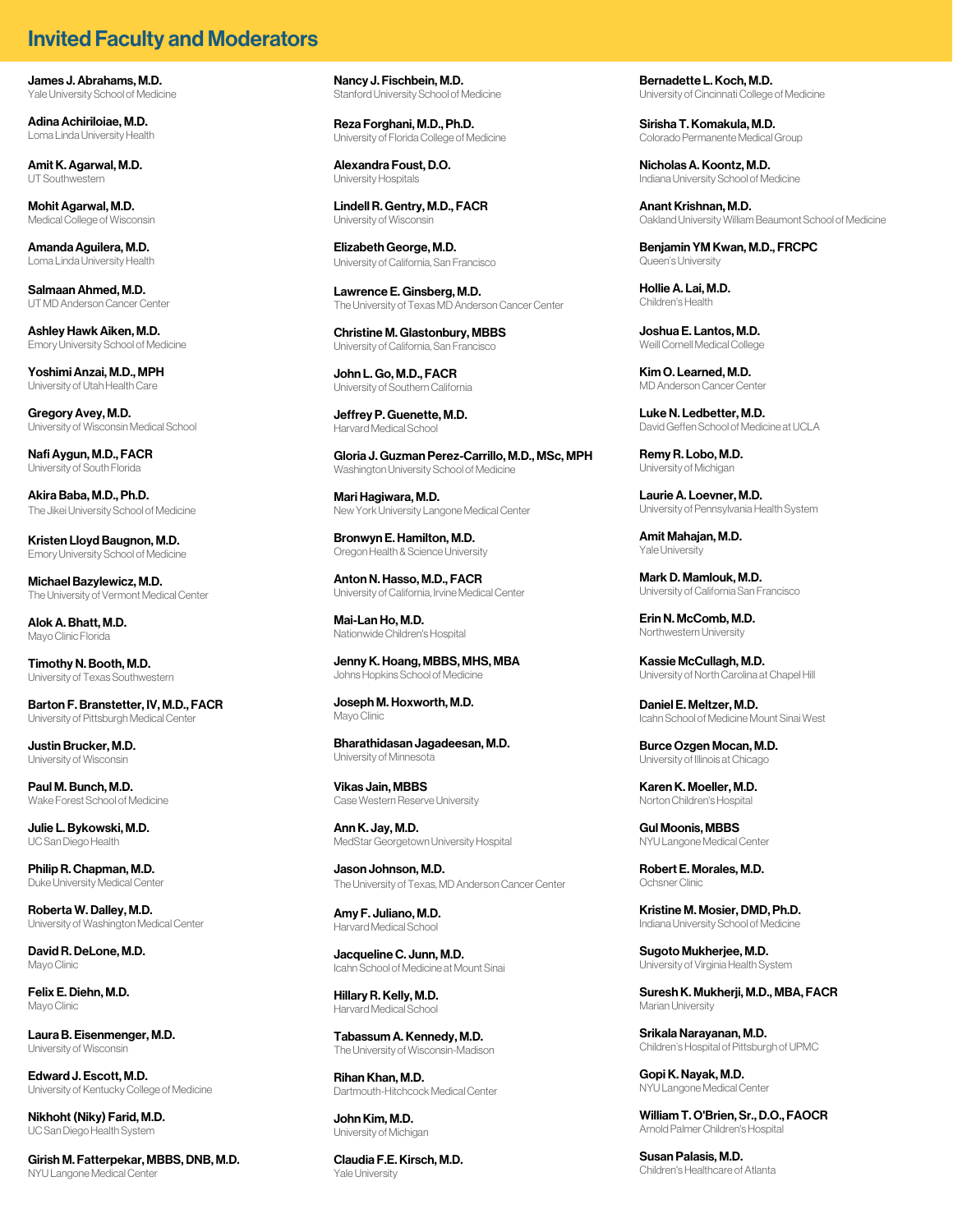## **Invited Faculty and Moderators (Continued)**

Matthew S. Parsons, M.D. Washington University in St. Louis School of Medicine

Mrudula Penta, M.D. Stanford University School of Medicine

Nancy Pham, M.D. Stanford University

C. Douglas Phillips, M.D., FACR Weill Cornell Medical College

Bruno Adum Policeni, M.D., MBA University of Iowa Hospital and Clinics

Edward P. Quigley, III, M.D., Ph.D. University of Utah

Salman Qureshi, M.D., FRCR, FESHNR Mayo Clinic, Abu Dhabi

Rupa Radhakrishnan, MBBS, MS Riley Hospital for Children at Indiana University Health

Prashant Raghavan, MBBS University of Maryland School of Medicine

Vijay M. Rao, M.D., FACR Thomas Jefferson University

Tanya J. Rath, M.D. Mayo Clinic College of Medicine

Katherine L. Reinshagen, M.D. Harvard Medical School

Patricia A. Rhyner, M.D., FACR Mayo Clinic

Kalen Riley, M.D. Indiana University School of Medicine

Roberto Rivera-De Choudens, M.D. University of Michigan

Caroline D. Robson, MBChB Boston Children's Hospital

Osamu Sakai, M.D., Ph.D., FACR Boston University School of Medicine

Karen L. Salzman, M.D. University of Utah School of Medicine

Asha Sarma, M.D. Vanderbilt University Medical Center

Ilona M. Schmalfuss, M.D. NF/SG Veterans Administration and University of Florida

Gaurang V. Shah, M.D., FACR University of Michigan Health System

Deborah R. Shatzkes, M.D. Zucker School of Medicine at Hofstra/Northwell Karuna V. Shekdar, M.D. University of Pennsylvania

Keivan Shifteh, M.D., FACR Albert Einstein College of Medicine

Richard Silbergleit, M.D., MBA William Beaumont School of Medicine

Peter M. Som, M.D., FACR, FRSM Icahn School of Medicine at Mount Sinai

Ashok Srinivasan, M.D., FACR University of Michigan

Hilda E. Stambuk, M.D. Weill Cornell Medical College

Bundhit Tantiwongkosi, M.D. University of Texas Health San Antonio

Ashesh Thaker, M.D. University of Colorado, Anschutz Medical Campus

Courtney M. Tomblinson, M.D. Vanderbilt University Medical Center

Karen A. Tong, M.D. Loma Linda University Medical Center

Katie S. Traylor, D.O. University of Pittsburgh

Surjith Vattoth, M.D. University of Arkansas for Medical Sciences

Richard H. Wiggins, III, M.D., CIIP, FSIIM, FAHSE, FACR University of Utah Health Sciences Center

Daniel W. Williams, III, M.D. Wake Forest School of Medicine

Blair A. Winegar, M.D. University of Arizona College of Medicine

Christopher P. Wood, M.D. Mayo Clinic

Xin (Cynthia) Wu, M.D. Emory University School of Medicine

David M. Yousem, M.D., MBA Johns Hopkins Medical Institution

Eugene Yu, M.D., FRCPC University of Toronto

Elcin Zan, M.D. NYU Langone Health

David A. Zander, M.D. University of Colorado School of Medicine

#### CASE-OF-THE-DAY PRESENTERS:

Mike Bazylewicz, M.D. Michael Kwofie, M.D. Nancy Pham, M.D. Audrey Rose Verde, M.D., Ph.D. Michael T. Starc, M.D. Sara Strauss, M.D. Sara Tedla, M.D. Jamie Wicks, M.D Misia Yuhasz, M.D.

#### 2021

#### WILLIAM N. HANAFEE, MD RESEARCH GRANT AWARD RECIPIENT:

R. Scott Widemon, M.D. Columbia University Irving Medical Center New York, NY

#### ASHNR GAME SHOW CONTESTANTS